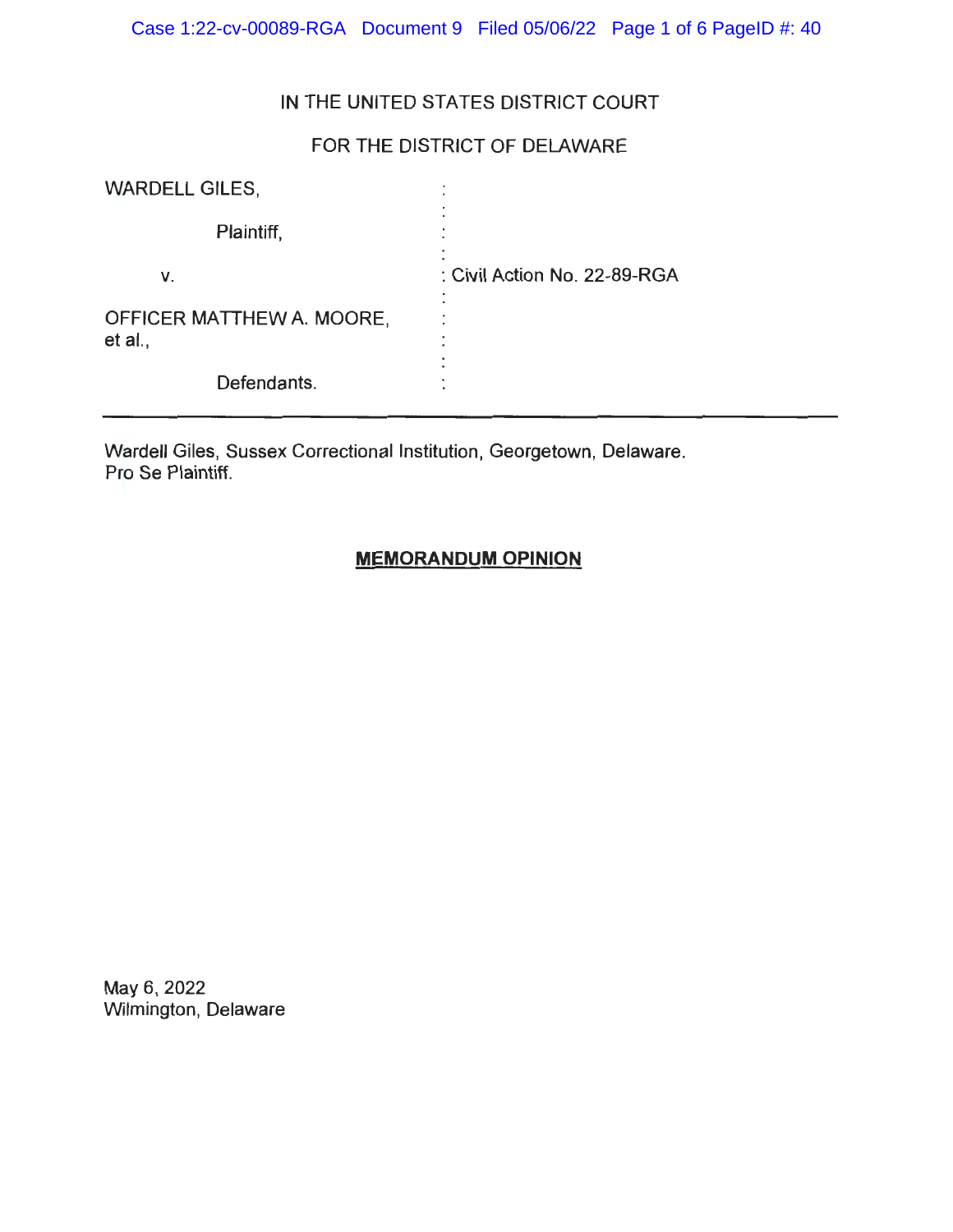## /s/ Richard G. Andrews **ANDREWS, U.S. District Judge:**

Plaintiff Wardell Giles, an inmate at Sussex Correctional Institution in Georgetown, Delaware, filed this action pursuant to 42 U.S.C. § 1983. (D.I. 1). Plaintiff appears pro se and proceeds in forma pauperis. The Court proceeds to screen the Complaint pursuant to 28 U.S.C. §§ 1915(e)(2)(B) and 1915A(a).

## **BACKGROUND**

The following facts are taken from the Complaint and assumed to be true for purposes of screening the Complaint. See Umland v. PLANCO Fin. Servs., Inc., 542 F.3d 59, 64 (3d Cir. 2008). Plaintiff alleges retaliation by Defendant Probation and Parole when it declared Plaintiff a sex offender publicly and in written documents, knowing that he was not and knowing it defamed and slandered Plaintiff and placed his life in danger. (0.1. 1 at 5-6). Plaintiff alleges that Probation admitted its mistake and indicated it would correct it once Plaintiffs attorney filed a motion that Plaintiff was not a sex offender. (Id. at 6). As of December 17, 2021, Plaintiff was still treated as a sex offender in society, open court, and in written records. (Id.).

Plaintiff alleges that once he exposed the illegal actions of Probation and Defendant Officer Matthew Moore, Officer Moore and Probation retaliated against him and threatened him. (Id.). The Complaint does not described the alleged retaliatory actions.

Plaintiff seeks compensatory and punitive damages, declaratory relief, and a public apology. (Id. at 8).

1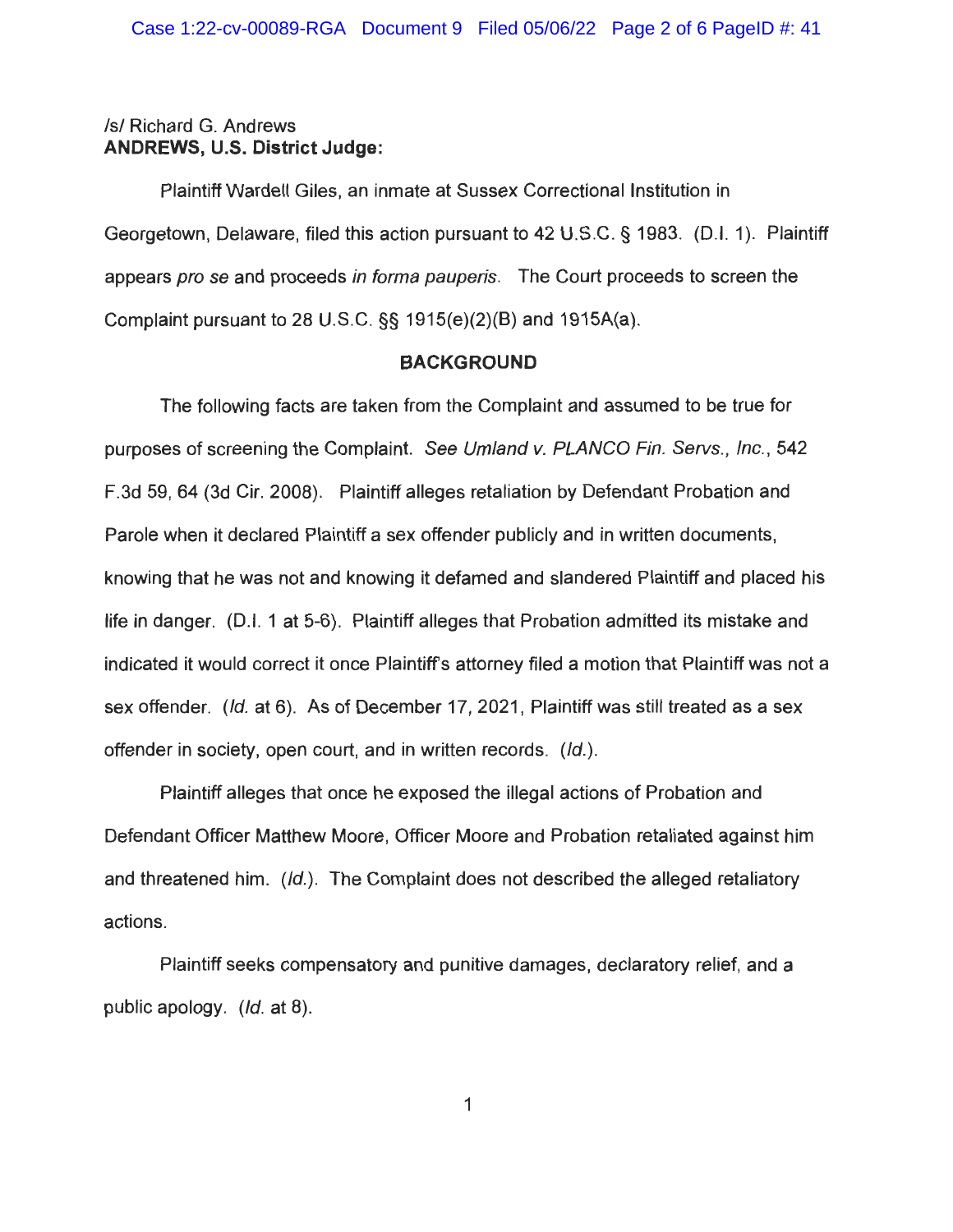### **SCREENING OF COMPLAINT**

A federal court may properly dismiss an action sua sponte under the screening provisions of 28 U.S.C. § 1915(e)(2)(B) and§ 1915A(b) if "the action is frivolous or malicious, fails to state a claim upon which relief may be granted, or seeks monetary relief from a defendant who is immune from such relief." Ball v. Famiglio, 726 F.3d 448, 452 (3d Cir. 2013). See also 28 U.S.C. § 1915(e)(2) (in forma pauperis actions); 28 U.S.C. § 1915A (actions in which prisoner seeks redress from a governmental defendant). The Court must accept all factual allegations in a complaint as true and take them in the light most favorable to a pro se plaintiff. Phillips v. County of Allegheny, 515 F.3d 224, 229 (3d Cir. 2008); Erickson v. Pardus, 551 U.S. 89, 93 (2007). Because Plaintiff proceeds pro se, his pleading is liberally construed and his Complaint, "however inartfully pleaded, must be held to less stringent standards than formal pleadings drafted by lawyers." Erickson v. Pardus, 551 U.S. at 94.

A complaint is not automatically frivolous because it fails to state a claim. See Dooley v. Wetzel, 957 F.3d. 366, 374 (3d Cir. 2020). "Rather, a claim is frivolous only where it depends 'on an "indisputably meritless legal theory" or a "clearly baseless" or "fantastic or delusional" factual scenario."' Id.

The legal standard for dismissing a complaint for failure to state a claim pursuant to § 1915(e)(2)(B)(ii) and § 1915A(b)(1) is identical to the legal standard used when ruling on Rule 12(b)(6) motions. Tourscher v. McCullough, 184 F.3d 236, 240 (3d Cir. 1999). However, before dismissing a complaint or claims for failure to state a claim upon which relief may be granted pursuant to the screening provisions of 28 U.S.C.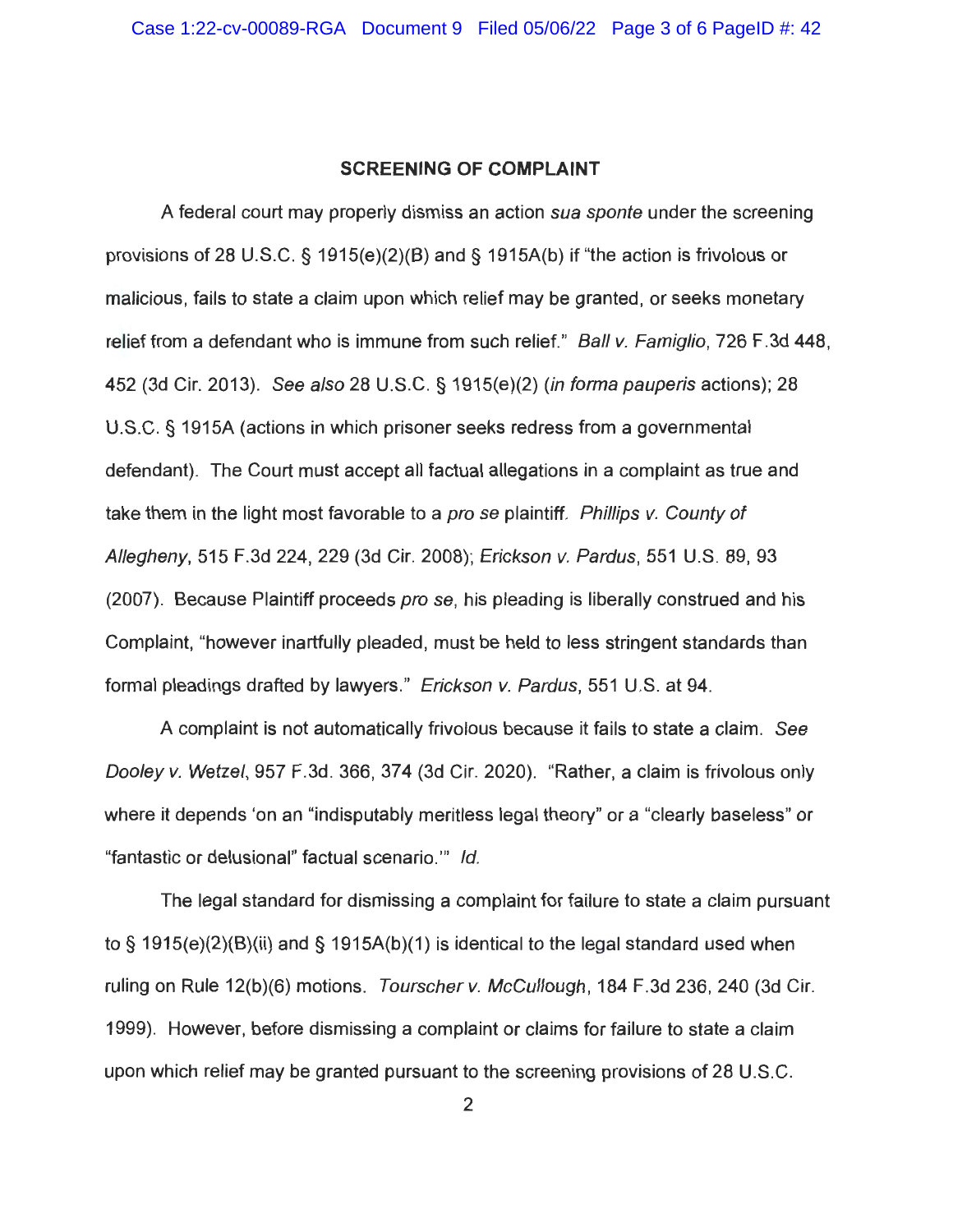§§1915 and 1915A, the Court must grant Plaintiff leave to amend his complaint unless amendment would be inequitable or futile. See Grayson v. Mayview State Hosp., 293 F.3d 103, 114 (3d Cir. 2002).

A well-pleaded complaint must contain more than mere labels and conclusions. See Ashcroft v. Iqbal, 556 U.S. 662 (2009); Bell Atl. Corp. v. Twombly, 550 U.S. 544 (2007). A plaintiff must plead facts sufficient to show that a claim has substantive plausibility. See Johnson v. City of Shelby, 574 U.S.10 (2014). A complaint may not dismissed, however, for imperfect statements of the legal theory supporting the claim asserted. See id. at 11.

A court reviewing the sufficiency of a complaint must take three steps: (1) take note of the elements the plaintiff must plead to state a claim; (2) identify allegations that, because they are no more than conclusions, are not entitled to the assumption of truth; and (3) when there are well-pleaded factual allegations, assume their veracity and then determine whether they plausibly give rise to an entitlement to relief. Connelly v. Lane Constr. Corp., 809 F.3d 780, 787 (3d Cir. 2016). Elements are sufficiently alleged when the facts in the complaint "show" that the plaintiff is entitled to relief. Igbal, 556 U.S. at 679 (quoting Fed. R. Civ. P. 8(a)(2)). Deciding whether a claim is plausible will be a "context-specific task that requires the reviewing court to draw on its judicial experience and common sense." Id.

### **DISCUSSION**

**Defendant Moore.** The Complaint contains one sentence that refers to Moore, as follows: "Once I exposed . . . Moore's illegal actions in court and in public [he]

3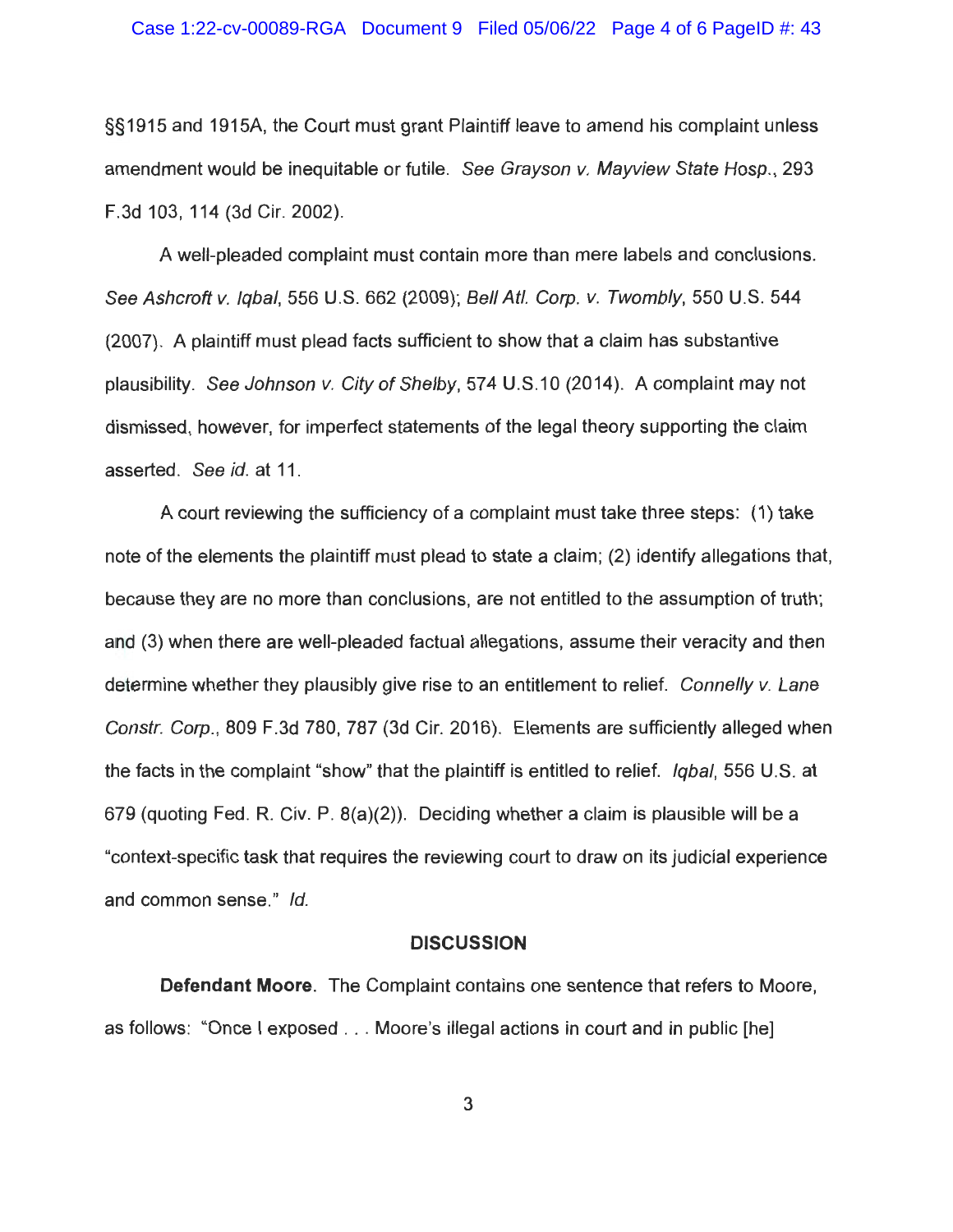retaliated against me and threatened me among other things that I will enlighten the Court of when I become more knowledgeable to do so." (D.I. 1 at 6).

Liability in a 42 U.S.C. § 1983 action is personal in nature, and to be liable, a defendant must have been personally involved in the wrongful conduct. In other words, defendants are "liable only for their own unconstitutional conduct." Barkes v. First Corr. Med., Inc., 766 F.3d 307, 316 (3d Cir. 2014), rev'd on other grounds sub nom. Taylor v. Barkes, 575 U.S. 822 (2015). The allegations of retaliation are conclusory. As alleged, I cannot discern if Moore had personal involvement in the alleged retaliation. Plaintiff does not explain what Moore actually did to retaliate against Plaintiff. There are simply no facts supporting the claim against Moore. Therefore, Moore will be dismissed as a defendant. Plaintiff will be given leave to amend the claim.

**Probation and Parole.** Plaintiffs claims against Probation and Parole are barred by the State's Eleventh Amendment immunity. See MCI Telecom. Corp. v. Bell Atl. of Pa., 271 F.3d 491, 503 (3d Cir. 2001). The Office of Probation and Parole falls under the umbrella of the Delaware Department of Correction, a state agency. See Boone v. Probation & Parole of New Castle Cty. , 2019 WL 1792300, at \* 3 (D. Del. Apr. 24, 2019).

The Eleventh Amendment of the United States Constitution protects a nonconsenting state or state agency from a suit brought in federal court by one of its own citizens, regardless of the relief sought. See Pennhurst State Sch. & Hosp. v. Halderman, 465 U.S. 89 (1984); Edelman v. Jordan, 415 U.S. 651 (1974). Delaware has not waived its immunity from suit in federal court. Although Congress can abrogate a state's sovereign immunity, it did not do so through the enactment of 42 U.S.C. §